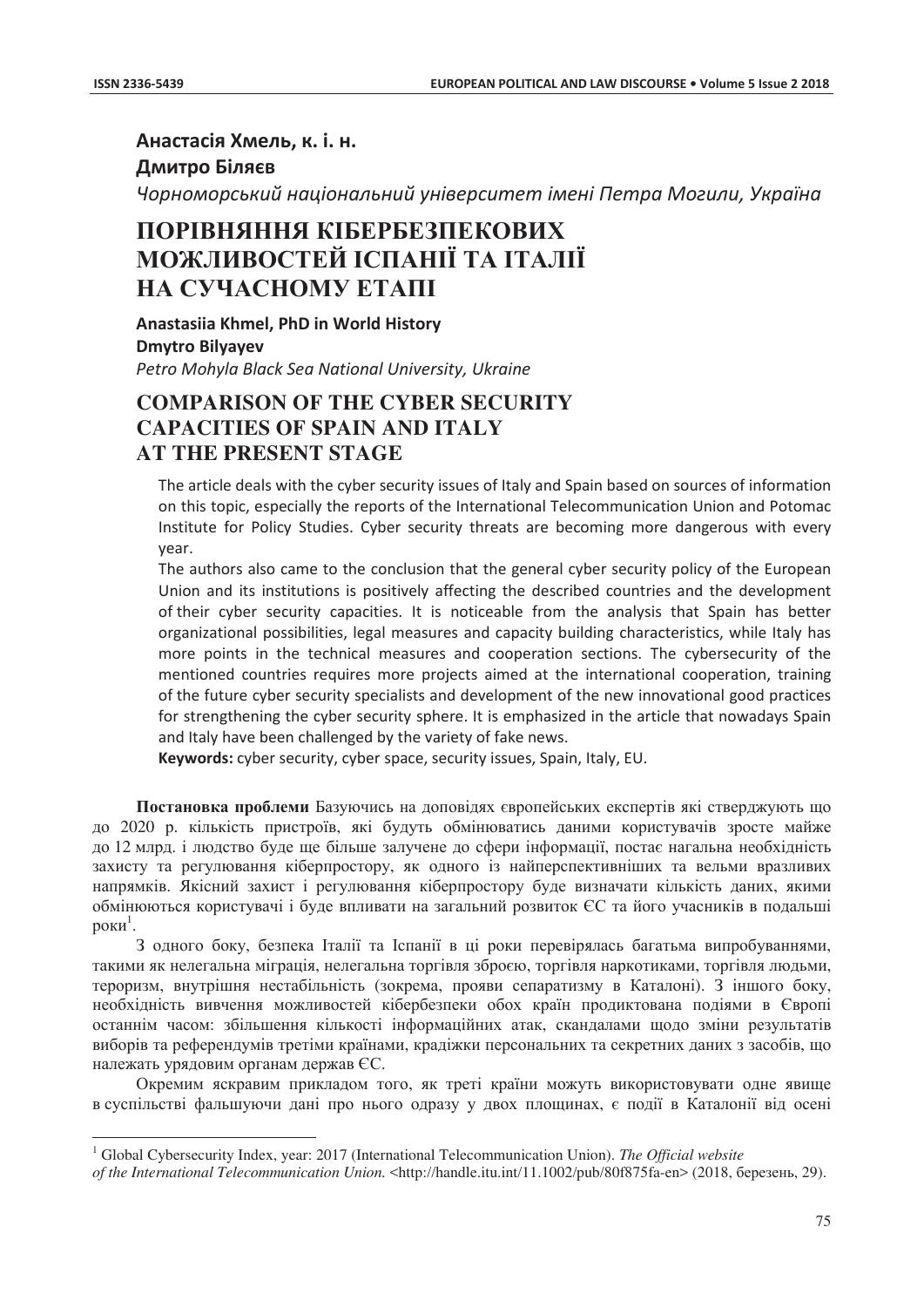2017 р. і до сьогодні. Для Іспанії цей приклад став надто вадливим і показовим порушення її кібербезпеки. Так, у жовтні голова Міноборони Іспанії Марія Долорес де Коспедаль зробила заяву, що є докази того, як РФ разом із Венесуелою впливали на розвиток подій в Каталонії, розгойдуючи ситуацію. Тоді ж представник делегації Іспанії в НАТО Рікардо Тарно заявив про наявність російської руки у Каталонському питанні. Але це тільки перша площина питання (докази дійсно є). Друга площина – стосується подій після референдуму, коли каталонці вже проголосували за незалежність. Так, іспанські ЗМІ наполягають, що дії іспанського уряду по врегулюванню ситуації в Каталонії, негативно і почастково, вириваючи окремі елементи з контексту, висвітлювалися вже поміченими у роздмухуванні подій в Каталонії соціальними мережами та каналами ЗМІ, формуючи образ центрального іспанського уряду негативно, часто перекручуючи факти<sup>1</sup>.

За наведених фактів, описаних вище, питання кібербезпеки Італії та Іспанії є вельми актуальним та важливим у сучасній Європі.

Метою статті є визначення та порівняння кібербезпекових можливостей Іспанії та Італії на сучасному етапі.

Виходячи з мети роботи можна визначити такі завдання: визначити стан розробки теми науковцями на даному етапі розвитку науки; виділити оціночні критерії, за якими експерти порівнюють кібербезпекові можливості Іспанії та Італії; виокремити та проаналізувати відповідні механізми та ініціативи Іспанії та Італії у сфері кіберпростору; аналіз фактів і прикладів вразливості кібербезпекового простору Іспанії та Італії.

Методологія. Для опрацювання джерельної бази дослідження автори послуговувалися методами пошуку джерел (евристична метода) та систематизації матеріалу (за допомогою методів аналізу, синтезу та системного). В процесі виконання дослідження автори використовували як загальнонаукові методи (порівняння, співставлення, узагальнення, конкретизація) так і спеціальнонаукові політологічні, до яких можна віднести контент-аналіз (який особливо допоміг при аналізі документальної бази дослідження а також звітів та досліджень у сфері кіберпростору). Такий набір методів а також використання основних імператив наукового дослідження: об'єктивність, точність, істинність висновків, дало можливість здійснити комплексний та міждисциплінарний виклад проблеми.

Ступінь наукової розробки теми. Оскільки автори статті досліджували стан кіберпростору Італії та Іспанії на сучасному етапі, то тема виглядає надто специфічною і досліджень не так вже й багато. Але якщо звернути увагу на те, які дослідники працювали над звітом щодо стану кіберпростору з Міжнародного союзу електрозв'язку, то варто назвати такі прізвища: М. Мінгес, Шеріф Хасем (Єгипет), М. Сейсана і Х. Норлен (дослідники від Європейської Комісії) та інші. I щодо самої доповіді від 2017 р., яку вони підготували від ЄС, то зазначається, що в Європі рівень захищеності кіберпростору, його правове та технічне регулювання знаходиться на дуже високому рівні, в той час як в Північній та Південній Америці та Африці, ситуація, що складається навколо кіберпростору, може характеризуватися експертами як проблематична, як така, що потребує більшого залучення та підтримки<sup>2</sup>. Італія та Іспанія є представниками південної частини ЄС і не потрапляють за звітами до найбільш захищених країн (в інформаційній сфері), але в той же час за різними критеріями захищеності знаходяться у різних групах. Відтак оскільки саме аспект стану захищеності Італії та Іспанії є недостатньо висвітленим, це робить тему актуальною та свідчить про прогалини у ступені наукової розробки теми.

Виклад основного матеріалу. Характерними для останніх років для Європи стали більш комплексні кібератаки на користувачів, що відбуваються через зараження шкідливим програмним забезпеченням шляхом надсилання листів. За даними 2017 р. наслідки такого зараження були найсильнішими за останні п'ять років і порівняно з 2015 р. зловмисники, які заражали комп'ютери втричі збільшили викуп за розблокування програмного забезпечення<sup>3</sup>.

 $\overline{a}$ 

<sup>1</sup> La trama rusa empleó redes chavistas para agravar la crisis catalana. *Página Oficial. El Pais.*

<sup>&</sup>lt;https://politica.elpais.com/politica/2017/11/10/actualidad/1510341089 316043.html> (2018, березень, 31).

<sup>&</sup>lt;sup>2</sup> Global Cybersecurity Index, year: 2017 (International Telecommunication Union). *The Official website* 

*of the International Telecommunication Union.* <http://handle.itu.int/11.1002/pub/80f875fa-en> (2018, березень, 29). Global Cybersecurity Index, year: 2017 (International Telecommunication Union). *The Official website* 

*of the International Telecommunication Union.* <http://handle.itu.int/11.1002/pub/80f875fa-en> (2018, березень, 29).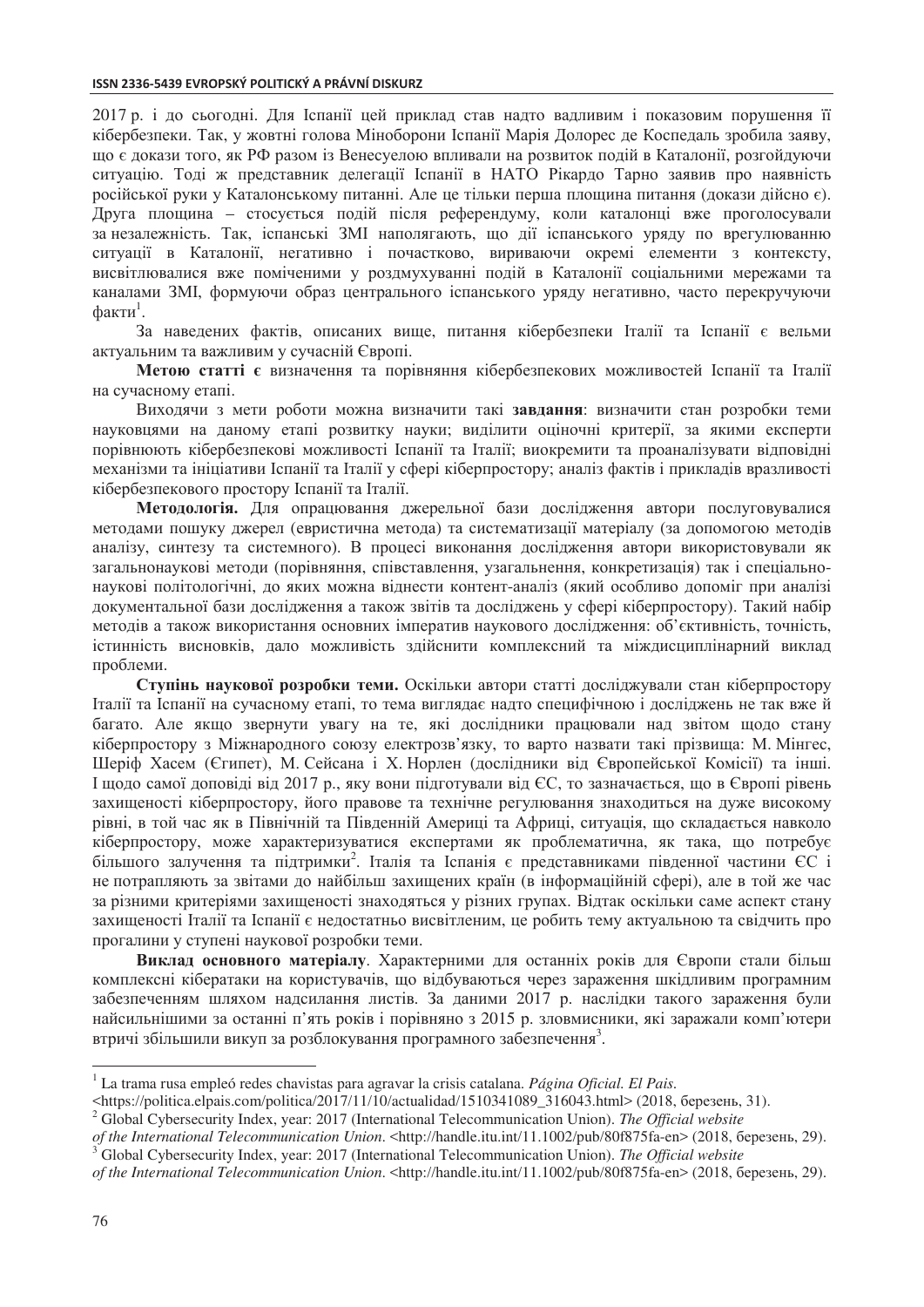$\overline{a}$ 

У зв'язку зі збільшенням кількості скандалів щодо зміни результатів виборів та референдумів третіми країнами, Італія як і решта членів Європейського Союзу намагається усунути від себе проблему втручання третіх країн у вибори на різних рівнях.

Вибори в Італії до сенату 2018 р. пройшли за неприємних інцидентів, пов'язаних із втручанням в діяльність інформаційних засобів, які належать урядовим органам держав ЄС та краліжку цінної інформації та персональних ланих. В січні місяці в мережі Facebook з'явилася нформація про те, що окремий портал даної мережі буде допомагати об'єктивному висвітленню виборів 2018 р. до сенату Італії та сприяти у протидії фейковим новинам, а також зменшенню рівня втручання іноземних країн до італійських виборів. Фейкові новини, зокрема ті що направлені на маніпулюваннями настроїв виборців (на зміну настроїв, активність/пасивність виборців, підтримку), формуючись на основі дезінформації соціальних медіа та стрічки міжнародних новин, сприяють непрозорій політичній кампанії і наносять шкоду тій державі проти якої були задіяні, на користь країни, яка створює, фінансує, підтримує таку компанію<sup>1</sup>.

В Італії найбільш неоднозначні партії: «Рух 5 зірок» та «Ліга Півночі» зустрічаються відкритого та неофіційно з представниками інших країн, також представники цих партій активно діють у соціальних мережах, просуваючи популістські заклики. Перша створена була нещодавно (2009 р.), але дуже швидко набула популярності і підтримки серед населення. Вибори в Італії в 2018 р. відбулися і на разі не має повідомлень про викрадення або псування електронної інформації пов'язаної з результатами виборів, хоча деякі видання наголошують на тому що атака на державні установи не припинялася. Результати виборів підтвердили, що вплив соціальних медіа та засобів масової інформації в Інтернеті суттєво зріс та продовжує бути одним з найголовніших факторів, який може вплинути на незалежні результати виборів.

Повертаючись до подій 2017 р., одною з найсерйозніших загроз був вірус-шахрай WANNACRY, за ним відбулись атаки аналогічних вірусів. Італія також підпала під дії кібератак, деякі державні органи та електронні засоби були атаковані. Італія другою після України потрапила під вплив вірусу Реtya, який був запущений злодіями на державні установи, фірми та підприємства<sup>2</sup>. Негативні результати цього вірусу відчула на собі й Іспанія (були атаковані її конгломерат Mondelez та юридична фірма DLA Piper).

Країни Південної Європи пройшли еволюційний шлях дослідження стану своєї кібербезпеки, приведення своїх правових, організаційних та інших сфер, що регламентують кіберпростір, до міжнародних стандартів. Базуючись на п'ятьох формотворчих критеріях, які складають глобальний індекс кібербезпеки: правовому, технічному, організаційному критерії створених потужностей і критерії проведеного співробітництва формується глобальний індекс кібербезпеки, який підкріплюється 25 оціночними питаннями що включаються до нього<sup>3</sup>.

Найвищий рівень кібербезпеки мають ті країни, які мають найбільш комплексний інструментарій задля регулювання та організації безпеки кіберпростору. Це можуть бути або країни, які поставили собі це за більш важливу мету і ті, які виділяють на це чималі кошти.

Для того аби максимально розширено показати стан кібербезпеки окремих країн, проводиться вивчення безпеки кіберпростору країн регіону, їх порівняння а також співвідношення цілей із визначеними заздалегідь критеріями оцінки. Далі порівнюються попередні дані з наявними сучасними даними для верифікації правильності оцінки кібербезпеки цих країн. Наявні дані можуть підтверджуватись через додаткові перевірки<sup>4</sup>.

ЄС як організація має дуже високий показник кібербезпеки у світі за усіма п'ятьма критеріями кібербезпеки. Окремо трійку лідерів ЄС з дотримання високих показників кібербезпеки на сьогоднішній час займають: Естонія, Франція та Норвегія. Італія та Іспанія не входять до трійки

<sup>&</sup>lt;sup>1</sup> Negri, G. Facebook to monitor Italian election as EU debates Russian fake news. The European Security Journal. <https://www.esjnews.com/facebook-italy-russia-fake-news> (2018, березень, 29).

 $2$  Henley, J., Solon, O. 'Petya' ransomware attack strikes companies across Europe and US. The Guardian <https://www.theguardian.com/world/2017/jun/27/petya-ransomware-attack-strikes-companies-across-europe> (2018, березень, 29).

Global Cybersecurity Index, year: 2017 (International Telecommunication Union). *The Official website of the International Telecommunication Union.* <http://handle.itu.int/11.1002/pub/80f875fa-en> (2018, березень, 29).

Global Cybersecurity Index, year: 2017 (International Telecommunication Union). *The Official website* 

*of the International Telecommunication Union.* <http://handle.itu.int/11.1002/pub/80f875fa-en> (2018, березень, 29).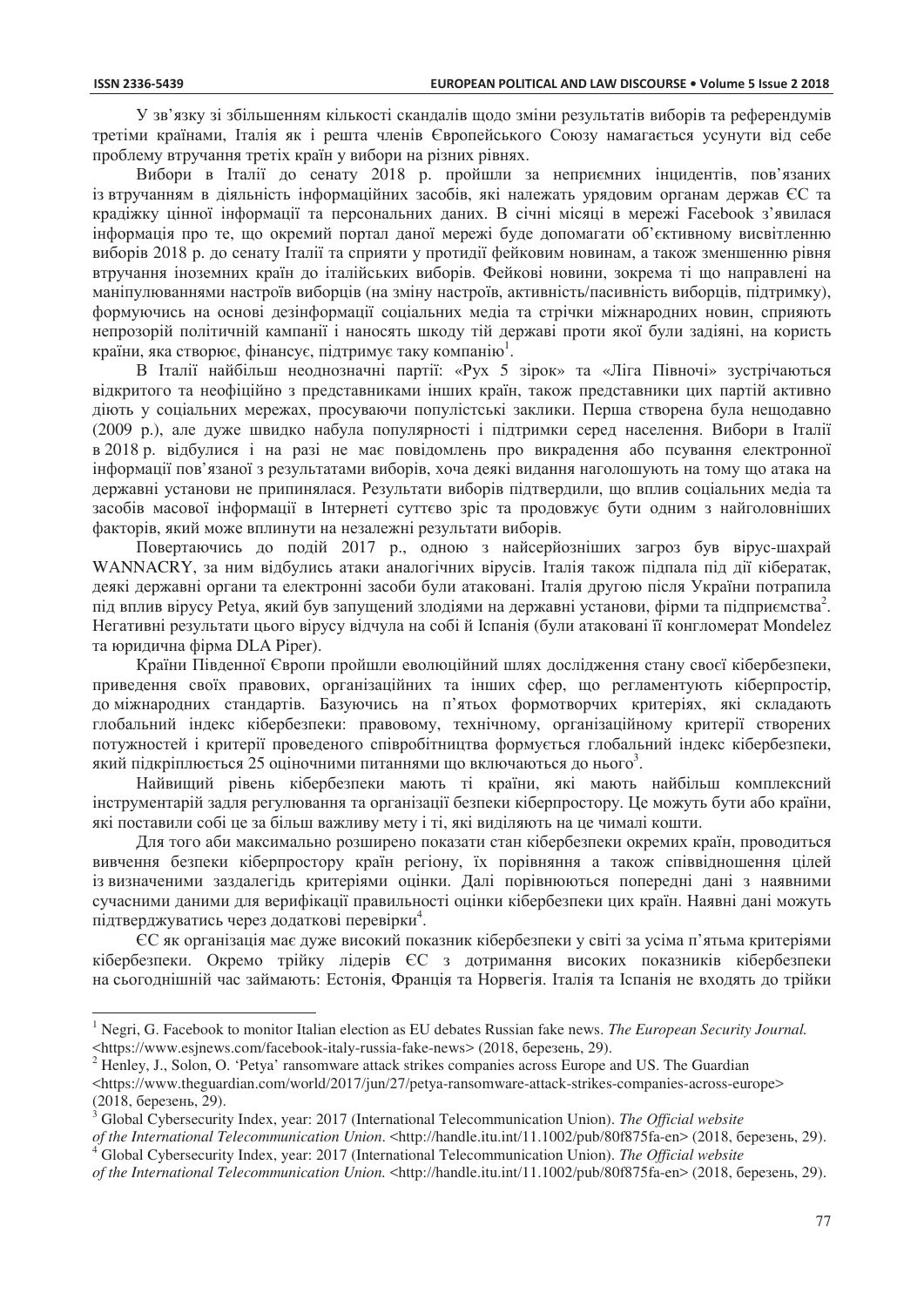лідерів кібербезпекового простору серед країн ЄС. У загальному рейтингу оцінки кібербезпеки Іспанія випереджає Італію обіймаючи 19 позицію, в той час як друга знаходиться на 31 позиції<sup>1</sup>.

Порівнюючи глобальний індекс кібербезпеки цих двох країн можна вказати на те, що обидві країни мають абсолютно різні загальні показники в п'яти оціночних категоріях, що свідчить про різне залучення до процесів захисту та організацією кібербезпекових заходів.

За класифікацією експертної доповіді Італія входить до групи, що має менший рівень злочинності ніж група лідерів з кібербезпеки, але вищий рівень ніж у країн, що входять до групи країн, які впроваджують заходи покращення кібербезпекового простору. Посідаючи місце у групі країн з середніми результатами, Італія демонструє високі показники безпеки у деяких оціночних питаннях із 25 загальних, але не всі цілісні показники у п'ятьох категоріях індексу є високими<sup>2</sup>.

Порівнюючи країни у всіх п'яти категоріях, почнемо із правових заходів. Правове забезпечення країн знаходяться на різних рівнях. Іспанія в усіх чотирьох категоріях: кримінальне право та кібербезпекове право, кібербезпекова підготовка, а також у загальному індексі правових заходів отримала найвищі оцінки. Італія лише в сфері кібербезпекового права має найвищі оцінки а решта правових заходів знаходиться на найнижчому рівні<sup>3</sup>.

Основними документами, які розроблені для регулювання правової сфери Італії є Стратегія кібербезпеки ЄС від 2013 р., Директива ЄС з питань безпеки та мережевої інформації від 2016 р. а також своя Національна стратегія кібербезпеки, яка була опублікована в 2013 р. Остання повністю розкриває цілі та методи, якими може користуватися кабінет міністрів, державні та недержавні установи задля формування безпечного кіберпростору $^4$ .

Іспанія у сфері кібербезпеки опікується наступними документами: Стратегія національної кібербезпеки (2013 р.)<sup>5</sup> та Стратегія національної безпеки (2017 р.)<sup>6</sup>. Основна відмінність від попередньої Стратегії національної безпеки від 2013 р. полягає в тому, що ключовим питанням є боротьба з дезінформацією. Вважається, що це дуже символічно, що документ від 2017 р. з'явився за кілька днів до офіційного початку виборчої кампанії в Каталонії. Автори нової Стратегії національної безпеки посилаються на тріумф пост-правди: явище, в якому об'єктивна думка посідає друге місце у формуванні громадської думки, надаючи фундаментальну роль емоціям. В документі робиться наголос, що у світі шириться гібридна війна, і сьогодні неможливо розглядати спроби впливу на громадську совість як одноразову дію. Втручання у вибори через соціальні мережі та ЗМІ поєднується з кібер-атаками, економічним тиском та використанням традиційних сил. Наслідки цієї гібридної війни призвели до перемоги Д. Трампа на американських виборах і до «Brexit»<sup>7</sup>. I звичайно, Іспанія має дотримуватися директив ЄС, зокрема тієї, про яку зазначено вище.

Наступна сфера в якій є показники обох держав – це технічні можливості для організації кібербезпеки. В цій категорії у обох країн дуже високі показники в технічному забезпеченні. Іспанія має середню оцінку, а Італія має найвищу оцінку. В двох країнах створені національні команди які займаються відповідним реагуванням на інциденти у кіберпросторі та відновленням функціонування ураженого інформаційного середовища $^8$ .

<sup>5</sup> ȿstrategia de ciberseguridad nacional (2013). *Sitio oficial del Departamento de Seguridad Nacional*.

 $\overline{a}$ 

<sup>&</sup>lt;sup>1</sup> Global Cybersecurity Index, year: 2017 (International Telecommunication Union). *The Official website* 

*of the International Telecommunication Union.* <http://handle.itu.int/11.1002/pub/80f875fa-en> (2018, березень, 29).

<sup>&</sup>lt;sup>2</sup> Global Cybersecurity Index, year: 2017 (International Telecommunication Union). *The Official website* 

*of the International Telecommunication Union.* <http://handle.itu.int/11.1002/pub/80f875fa-en> (2018, березень, 29). Global Cybersecurity Index, year: 2017 (International Telecommunication Union). *The Official website* 

*of the International Telecommunication Union.* <http://handle.itu.int/11.1002/pub/80f875fa-en> (2018, березень, 29). Hathaway, M., Demchak, C., Kerben, J., McArdle, J., Spidalieri, F. Italy Cyber Readiness at a Glance. The Potomac Institute for Policy Studies. < www.potomacinstitute.org/images/CRI/PIPS\_CRI\_Italy.pdf> (2018, березень, 29).

<sup>&</sup>lt;http://www.cnpic.es/Biblioteca/Legislacion/Generico/20131205\_ESTRATEGIA\_DE\_CIBERSEGURIDAD\_NACIO  $NAL.pdf$  (2018, березень, 31).

<sup>&</sup>lt;sup>6</sup> Estrategia de seguridad nacional (2017). Sitio oficial del Departamento de Seguridad Nacional.

<sup>&</sup>lt;http://www.dsn.gob.es/sites/dsn/files/Estrategia\_de\_Seguridad\_Nacional\_ESN%20Final.pdf > (2018, березень, 31). La seguridad de ciberespacio como garantía de la integridad de España, ɪor María García López. *Página Oficial del Diariocritico. Sábado 9 de diciembre de 2017.* <https://www.diariocritico.com/opinion/maria-garcia-lopez/seguridadde-ciberespacio> (2018, березень, 31)

Global Cybersecurity Index, year: 2017 (International Telecommunication Union). *The Official website of the International Telecommunication Union.* <http://handle.itu.int/11.1002/pub/80f875fa-en> (2018, березень, 29).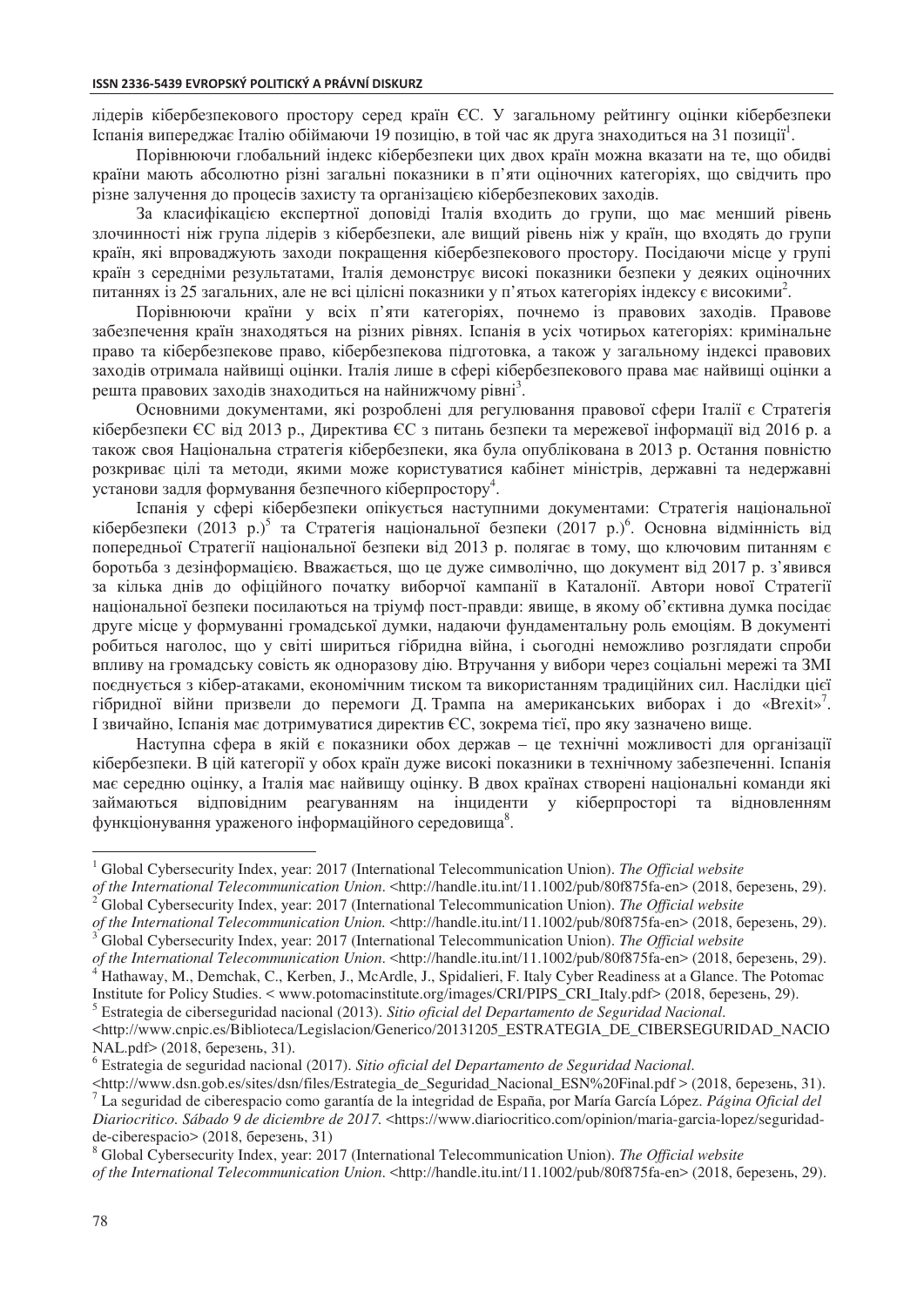$\overline{a}$ 

Основною характерною рисою італійських органів, що опікуються кібербезпекою є їх розгалуженість. Італія створила свою Першу комп'ютерну групу реагування на надзвичайні ситуації в 2013 р. Ця група була створена згідно зі Стратегією кібербезпеки і є Підрозділом Міністерства економічного розвитку. З інших органів можна відмітити Відділ кібербезпеки, який має повноваження для реагування на інформаційну кризу і є у підпорядкуванні Кабінету Міністрів $^{\rm l}$ .

Серед органів Італії, які займаються висвітленням діяльності захисту кіберпростору можна відмітити Департамент інформаційної безпеки, який аналізує та оцінює останні тенденції і загрози, а також проводить освітню політику направлену на популяризацію досягнутих результатів в цій сфері. Італія до того ж створила орган, що називається Управління по захисту персональних даних. Він займається тим, що реагує та висвітлює неправомірні лії з персональними ланими. В поліпії є підрозділ, який займається боротьбою з кіберзлочинністю та захистом критично важливої нфраструктури та є відповідальним за проведення заходів, що спрямовані на профілактику кіберзлочинності і захисту інфраструктури<sup>2</sup>.

Перелічені органи за результатами звіту 2017 р. мають дуже високі державні стандарти, але в категорії професійних стандартів в Італії все ще бракує спеціалістів. Як для Італії так і для Іспанії необхідним завданням на сучасному етапі є підвищення галузевих стандартів для професіоналів та залучення нових спеціалістів у сфері безпеки кіберпростору<sup>3</sup>.

В Іспанії органи, які опікуються безпекою кіберпростору є: Рада національної безпеки, Урядова комісія, делегована до цієї Ради, Спеціальний комітет з кібербезпеки та Спеціальний ситуаційний комітет, який діє за допомогою Ситуаційного центру департаменту національної безпеки<sup>4</sup>. Також в Іспанії створений у 2007 р. і діє СNPIC – Національний центр захисту  $i$ нфраструктури та кібербезпеки. Він є органом, що відповідає за популяризацію, координацію та нагляд за всіма політиками та діями, пов'язаними з захистом критичної інфраструктури Іспанії та кібербезпеки в рамках Міністерства внутрішніх справ.

Іспанія та Італія в двох категоріях: організаційних можливостей та створених можливостей показують різні результати. Так зі створених можливостей Іспанія є лідером, а Італія показує середній результат. Стратегія кібербезпеки та рівень стандартизації органів двох державах знаходяться на середньому рівні. Іспанія значно випереджає Італію за показниками в сфері індустрії програмного забезпечення, а також у попередженні громадськості щодо кіберзагроз, тому державне забезпечення іспанських громадян інформацією та підтримка державного забезпечення Іспанією впливають на лідерство країни в цих галузях<sup>5</sup>.

Обидві держави демонструють дуже високий показник у створенні практичних методів та технік, що сприяють професійному розвитку та підготовки галузевих проектів у сфері кібербезпеки<sup>6</sup>.

Стимуляційні механізми, які направлені на попередження загроз в Італії є досить прогресивними. У сфері технічного забезпечення можна відзначити унікальну ініціативу в Італії щодо створення платформи обміну інформацією у напрямку можливих неправомірних транзакцій, фінансового шахрайства та потенційних кібератак на банківські системи, що сформована між  $\tilde{6}$ анками та органами правопорядку<sup>7</sup>.

При пілтримці UniCredit, національного агентства по боротьбі зі злочинністю Великої Британії та глобального центру кібербезпеки система була створена у 2013 р. Цей проект був дуже успішним і тому в 2015 р. цю ініціативу було продовжено і як результат цей проект стимулював створення

<sup>&</sup>lt;sup>1</sup> Hathaway, M., Demchak, C., Kerben, J., McArdle, J., Spidalieri, F. Italy Cyber Readiness at a Glance. The Potomac Institute for Policy Studies. < www.potomacinstitute.org/images/CRI/PIPS\_CRI\_Italy.pdf> (2018, березень, 29).  $^2$  Hathaway, M., Demchak, C., Kerben, J., McArdle, J., Spidalieri, F. Italy Cyber Readiness at a Glance. The Potomac

Institute for Policy Studies. < www.potomacinstitute.org/images/CRI/PIPS\_CRI\_Italy.pdf> (2018, березень, 29). <sup>3</sup> Global Cybersecurity Index, year: 2017 (International Telecommunication Union). *The Official website* 

of the International Telecommunication Union. <http://handle.itu.int/11.1002/pub/80f875fa-en> (2018, березень, 29).<br><sup>4</sup> Estrategia de ciberseguridad nacional (2013). Sitio oficial del Departamento de Seguridad Nacional.

<sup>&</sup>lt;http://www.cnpic.es/Biblioteca/Legislacion/Generico/20131205\_ESTRATEGIA\_DE\_CIBERSEGURIDAD\_NACIO  $NAL.pdf$  (2018, березень, 31).

<sup>5</sup> Global Cybersecurity Index, year: 2017 (International Telecommunication Union). *The Official website* 

*of the International Telecommunication Union.* <http://handle.itu.int/11.1002/pub/80f875fa-en> (2018, березень, 29). 6 Global Cybersecurity Index, year: 2017 (International Telecommunication Union). *The Official website* 

*of the International Telecommunication Union.* <http://handle.itu.int/11.1002/pub/80f875fa-en> (2018, березень, 29).

Hathaway, M., Demchak, C., Kerben, J., McArdle, J., Spidalieri, F. Italy Cyber Readiness at a Glance. *The Potomac Institute for Policy Studies.* <www.potomacinstitute.org/images/CRI/PIPS\_CRI\_Italy.pdf> (2018, березень, 29).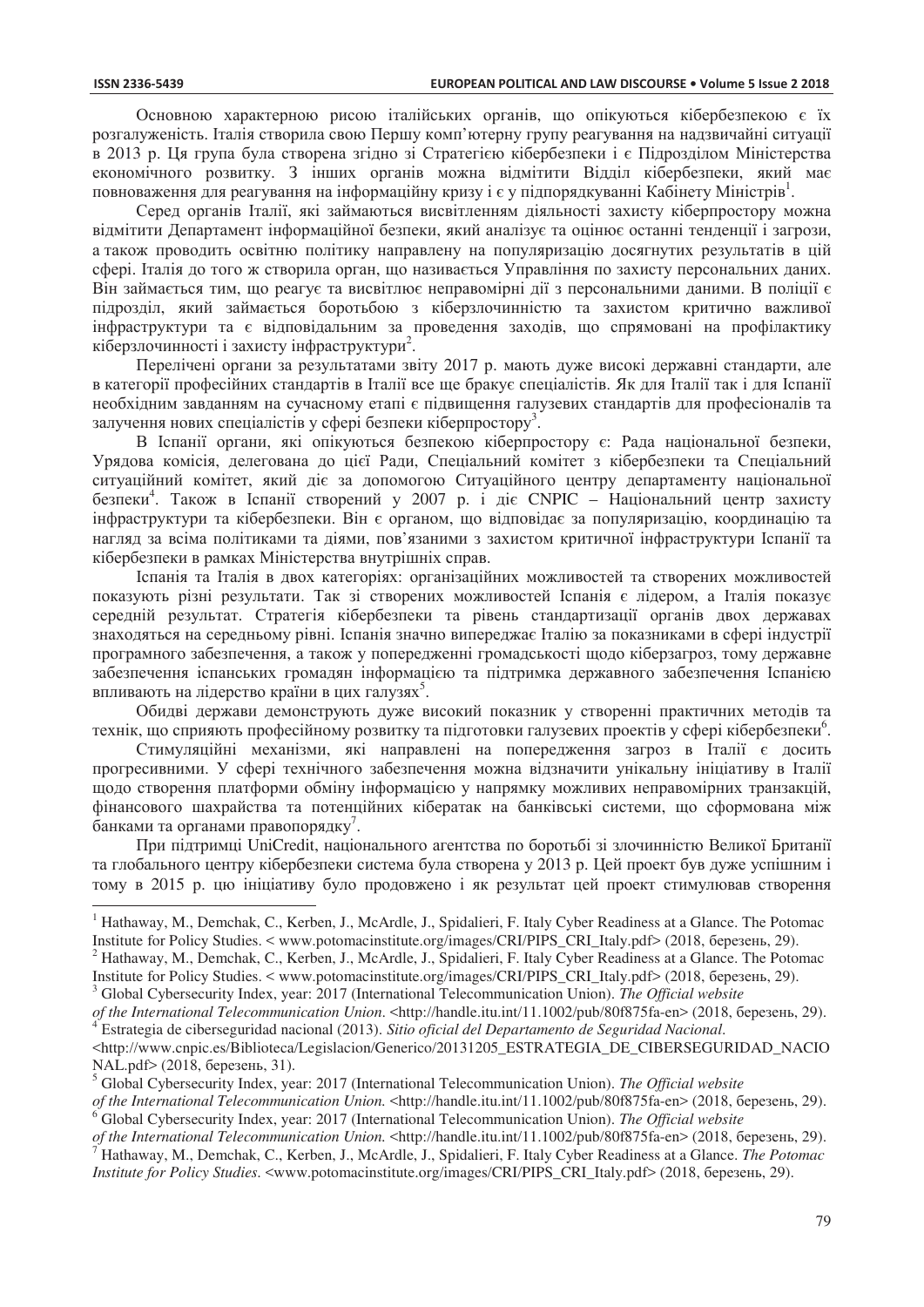аналогічних ініціатив в країнах ЄС, що перейняли досвід Італії. Аналізуючи дані, ця система сприяє обміну інформацією та надає сповіщення про неправомірні дії щодо персональних даних<sup>1</sup>.

Переходячи до сфери кооперації можна визначити, що кооперація Іспанії знаходиться на середньому рівні, в той час як Італія показує дуже високі результати в цій сфері<sup>2</sup>.

Прикладом може слугувати співробітництво з Великою Битанією, країнами ЄС та США. Ця співпраця допомогла створити нові документи, розвинути італійську сферу кібербезпеки та покращити національну стратегію кібербезпеки.

Але й Іспанія має успіхи у напрямку обміну інформацією між різними країнами і пілрозлілами. В іспанській поліції є пілрозліли, які опікуються кібербезпекою та співпрацюють з подібними органами країн ЄС. Прикладом, 2012 р. Національна поліція Іспанії заарештувала в Барселоні особу, відповідальну за найбільший кібернапад DDOS, що руйнувала Інтернет. Операція була проведена Бригадою з технологічних досліджень (UDEF Central), що належить Генеральному комісаріату судової міліції у співпраці зі штаб-квартирою поліції штату Каталонія. Поліція Нідерландів, Німеччини, Сполученого Королівства та Сполучених Штатів також брала участь на міжнародному рівні (справу було відкрито в Нідерландах)<sup>3</sup>.

Iталію з Іспанією також поєднує проект створення центру кібербезпеки який матиме назву «Центр Євросередземноморської кібербезпеки». Ця ініціатива повинна залучити більше інвестицій до Італії а також дипломатично покращити роль Італії в міжнародних відносинах<sup>4</sup>.

Ця та інші ініціативи щодо покращення кібербезпеки характеризують Італію, як країну яка є більш залучена до міжнародних процесів мережевої та інформаційної безпеки. Обидві країни майстерно просувають ініціативи, які направлені на розвиток зв'язків з різними країнами ЄС та НАТО і просувають свої проектні пропозиції через ООН, НАТО, Раду Європи та через інші механізми. В той же час, Міністерство іноземних справ Італії також координує різні проекти в сфері кібербезпеки і частина повноважень відомства стосуються питань кібербезпеки. Відділ кібербезпеки підзвітний кабінету міністрів є важливим елементом у проведенні дипломатичних переговорів та реагування на різні кризові явища в Італії та Європейському регіоні<sup>5</sup>.

Згідно з італійською білою книгою 2015 р. щодо сфери міжнародної оборони та безпеки, Iталія почала створення об'єднаного командування операцій в кіберпросторі, яке буде повністю сформоване до кінця 2019 р. Це командування було створено з метою військової протидії кіберзагрозам і як зазначається в документах доповіді, розробленої Потомакським інститутом політичних досліджень, кіберпростір є зараз п'ятою сферою ведення бойових дій, тому є дуже важливим для захисту. Модель такого командування була взята з аналогічної структури США і метою такого командування буде створення організаційної структури та технічних можливостей для повноцінної роботи, також це підбір персоналу, який буде відповідати за оперативне планування у військових операціях у сфері інформаційного забезпечення. Також до повноважень органу будуть відноситись реагування на кризові та критичні ситуації, проведення різних військових навчань, що будуть направлені на укріплення кібероборонного потенціалу<sup>6</sup>.

Висновок. Таким чином, узагальнюючи кібербезпекові можливості Іспанії та Італії на сучасному етапі:

1) за загальною оцінкою, Італія та Іспанія мають дуже високі показники глобального індексу кібербезпеки, але Іспанія як держава-лідер в галузі кібербезпеки за певними оціночними показниками випереджає Італію.;

 $\overline{a}$ 

<sup>&</sup>lt;sup>1</sup> Hathaway M., Demchak C., Kerben J., McArdle J., Spidalieri F. Italy Cyber Readiness at a Glance. *The Potomac Institute for Policy Studies.* <www.potomacinstitute.org/images/CRI/PIPS\_CRI\_Italy.pdf> (2018, березень, 29).

<sup>&</sup>lt;sup>2</sup> Global Cybersecurity Index, year: 2017 (International Telecommunication Union). *The Official website* 

*of the International Telecommunication Union.* <http://handle.itu.int/11.1002/pub/80f875fa-en> (2018, березень, 29). Colapsó Internet. La Policía Nacional detiene en Barcelona al responsable del mayor ciberataque de denegación de servicio DDOS de la historia. *Dirección General de la Policía*. <https://www.policia.es/prensa/20130428\_1.html>  $(2018, 6e$ резень, 31).

Hathaway, M., Demchak, C., Kerben, J., McArdle, J., Spidalieri, F. Italy Cyber Readiness at a Glance. *The Potomac Institute for Policy Studies.* <www.potomacinstitute.org/images/CRI/PIPS\_CRI\_Italy.pdf> (2018, березень, 29). 5 Hathaway, M., Demchak, C., Kerben, J., McArdle, J., Spidalieri, F. Italy Cyber Readiness at a Glance. *The Potomac* 

*Institute for Policy Studies.* <www.potomacinstitute.org/images/CRI/PIPS\_CRI\_Italy.pdf> (2018, March, 29). 6 Hathaway, M., Demchak, C., Kerben, J., McArdle, J., Spidalieri, F. Italy Cyber Readiness at a Glance. *The Potomac* 

*Institute for Policy Studies*. <www.potomacinstitute.org/images/CRI/PIPS\_CRI\_Italy.pdf> (2018, March, 29).